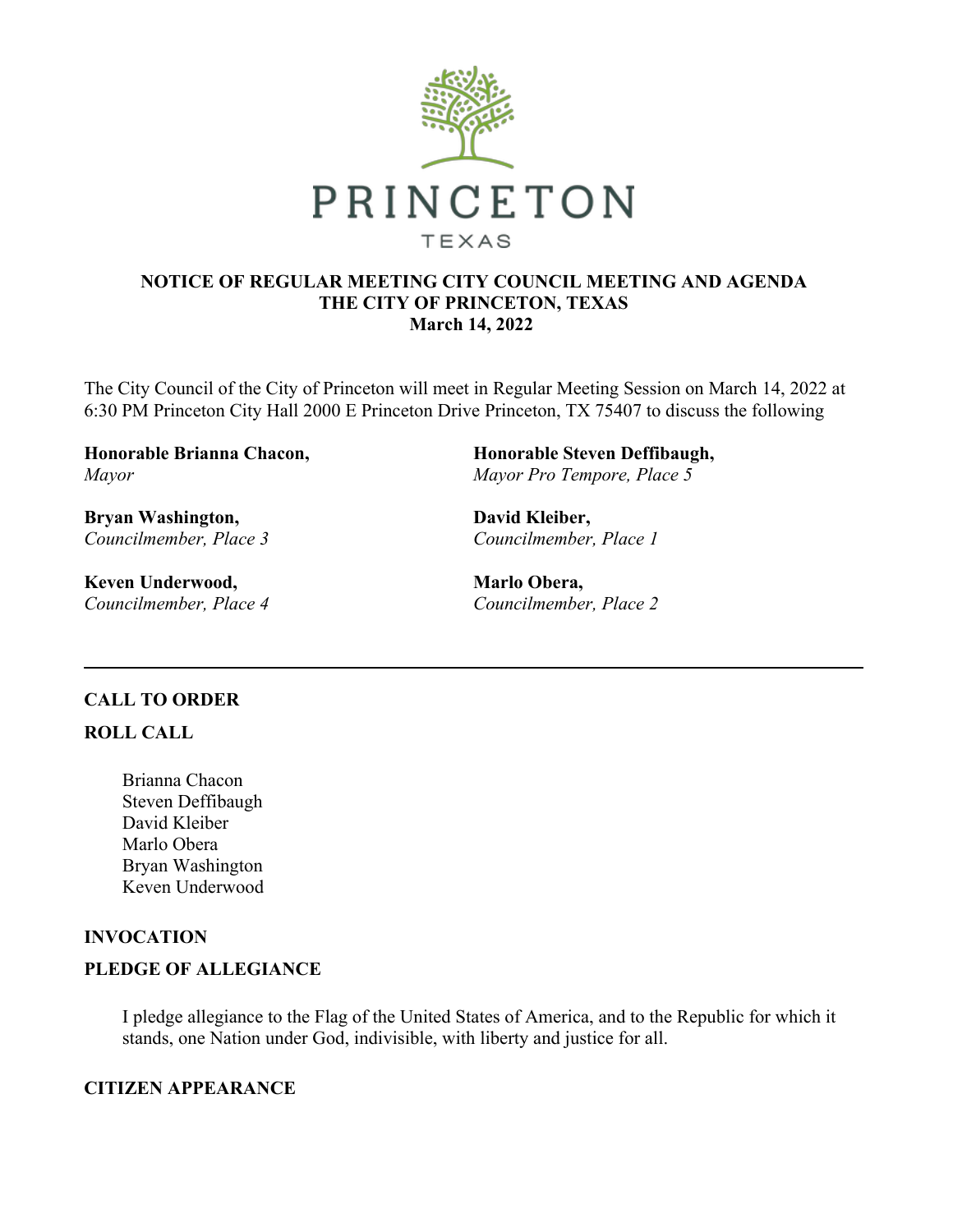Citizens are allowed 3 minutes to speak. The Council is unable to respond to or discuss any issues that are brought up during this section that are not on the agenda, other than to make statements of specific factual information in response to a citizen's inquiry or to recite existing policy in response to the inquiry.

# **MAYORS COMMENTS**

### **CONSENT AGENDA**

Consent Agenda: All consent agenda items listed are considered to be routine by the City Council and will be enacted by one motion. There will be no separate discussion of these items unless a Councilmember so requests, in which event the item will be removed from the Consent Agenda and considered in its normal sequence on the agenda.

### **Minutes**

Discussion and possible action regarding the minutes of the February 28, 2022, Regular City Council Meeting. [CC Minutes 02.28.22.pdf](https://legistarweb-production.s3.amazonaws.com/uploads/attachment/pdf/1278826/CC_Minutes_02.28.22.pdf)

#### **REGULAR AGENDA**

#### **2022- Certificate of Achievement**

**058** Presentation of the Certificate and Award of Financial Reporting Achievement. [5 - Certificate.pdf.pdf](https://legistarweb-production.s3.amazonaws.com/uploads/attachment/pdf/1283642/5_-_Certificate.pdf.pdf) [6 - Press Release.pdf.pdf](https://legistarweb-production.s3.amazonaws.com/uploads/attachment/pdf/1283643/6_-_Press_Release.pdf.pdf)

#### **2022- Budget Award**

**059** Presentation of the Certificate of Recognition for Budget Preparation presented to the City of Princeton Finance Department. [Distinguished Budget Presentation Award.pdf](https://legistarweb-production.s3.amazonaws.com/uploads/attachment/pdf/1283730/Distinguished_Budget_Presentation_Award.pdf)

### **2022- PID Petition (Sicily)**

**060** Discussion and possible action regarding a request from Sicily Laguna Azure, LLC for the acceptance of petition to establish Sicily Public Improvement District. [PETITION TO ESTABLISH SICILY PID.pdf](https://legistarweb-production.s3.amazonaws.com/uploads/attachment/pdf/1278867/PETITION_TO_ESTABLISH_SICILY_PID.pdf)

### **2022- Reimbursement Agreement (Eastridge PID)**

**061** Discussion and possible action regarding a reimbursement agreement for Eastridge Public Improvement District.

[\(GRBK\) Eastridge PID - Reimbursement Agreement -3.14.22.pdf](https://legistarweb-production.s3.amazonaws.com/uploads/attachment/pdf/1283662/_GRBK__Eastridge_PID_-_Reimbursement_Agreement_-3.14.22.pdf)

### **2022- Incentive Agreement (Collision Center 380)**

**062** Discussion and possible action regarding Incentive Agreement for New Economic Development with The K3J Group LLC, a Texas limited liability company.

[Collision Center 380 \(clean\).pdf](https://legistarweb-production.s3.amazonaws.com/uploads/attachment/pdf/1281589/Collision_Center_380__clean_.pdf)

#### **2022- Resolution No. 2022-03-14-R (Fire Station #2)**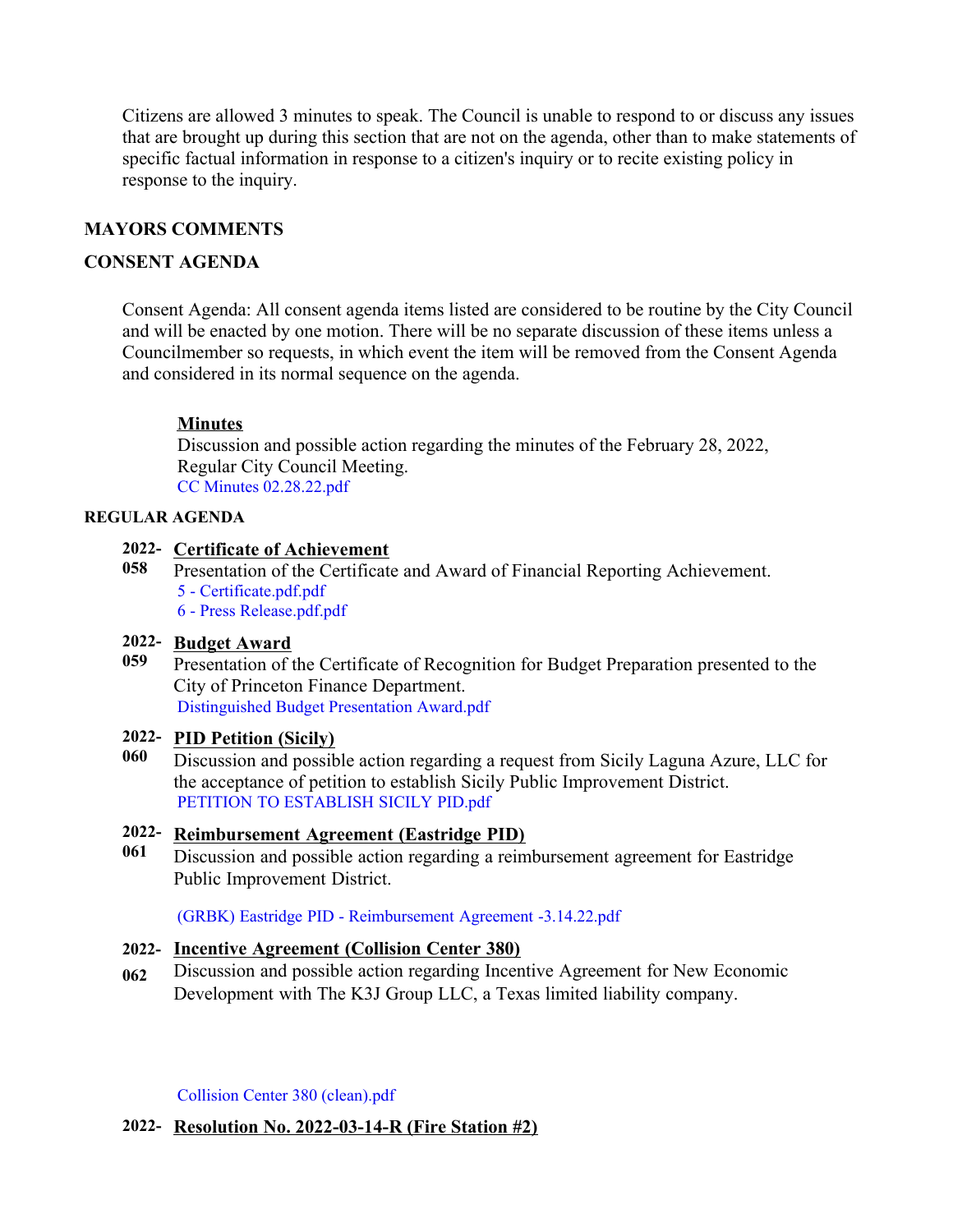**063** Discussion and possible action regarding Resolution No. 2022-03-14-R a resolution of the City of Princeton, Texas establishing the allocation of funds for a specific project, and authorizing the City Manager to execute the required documents to complete the project. (Fire Station #2) Resolution No. 2022-03-14-R Fire Station 2.pdf

### **2022- Resolution No. 2022-03-14-R-01 (Ukraine Donation Assistance)**

**064** Discussion and possible action authorizing the limited use of City facilities and City staff support for a program facilitating donations to the nation of Ukraine, to be known as the "Ukraine Donation Assistance Program."

[Resolution No. 2022-03-14-R-01 \(Ukraine donations\).pdf](https://legistarweb-production.s3.amazonaws.com/uploads/attachment/pdf/1283161/Resolution_No._2022-03-14-R-01__Ukraine_donations_.pdf)

### **2022- Resolution No 2022-03-14-R-02 (South Elevated Storage Tank)**

**065** Discussion and possible action regarding a Resolution by the City Council of the City of Princeton, Texas authorizing Greater Texoma Utility Authority to award a contract to Landmark Structures I, L. P. for the City of Princeton 2 MG South Elevated Storage Tank Project.

Resolution 2022-03-14-R-02 South Elevated Storage Tank.pdf [RecAward - Princeton - Princeton South EST.pdf](https://legistarweb-production.s3.amazonaws.com/uploads/attachment/pdf/1283129/RecAward_-_Princeton_-_Princeton_South_EST.pdf)

### **2022- Future Agenda Items**

**066** Possible action to approve a request for items to be placed on a future agenda and NOT for discussion of these requests.

## **EXECUTIVE SESSION**

Executive Session: Under terms of Chapter 551 of Texas Government Code the City Council may enter into CLOSED SESSION or Executive Session to discuss the following:

Section 551.071 (2) Texas Government Code. Consultation with the City Attorney on a matter in which the duty of the attorney to the governmental body under the Texas Disciplinary Rules of Professional Conduct of the State Bar of Texas clearly conflicts with this chapter on any posted agenda items.

# **ACTION PERTAINING TO EXECUTIVE SESSION**

## **REPORT AGENDA**

- 1) Next Home Rule Charter Meeting, Wednesday, March 16, 2022, @ 6:30 p.m.
- 2) Next Regular City Council Meeting, Monday, March 28, 2022, @ 6:30 p.m.

# **CC REPORT AGENDA**

City Council reports about items of community interest regarding which no action will be taken.

# **ADJOURNMENT**

#### **CERTIFICATE**

I hereby certify the above Notice of Meeting was posted at the Princeton City Hall and copies thereof were delivered to the Mayor, Mayor Pro-Tempore and Councilmembers.

Amber Anderson Digitally signed by Amber Anderson

Amber Anderson, City Secretary